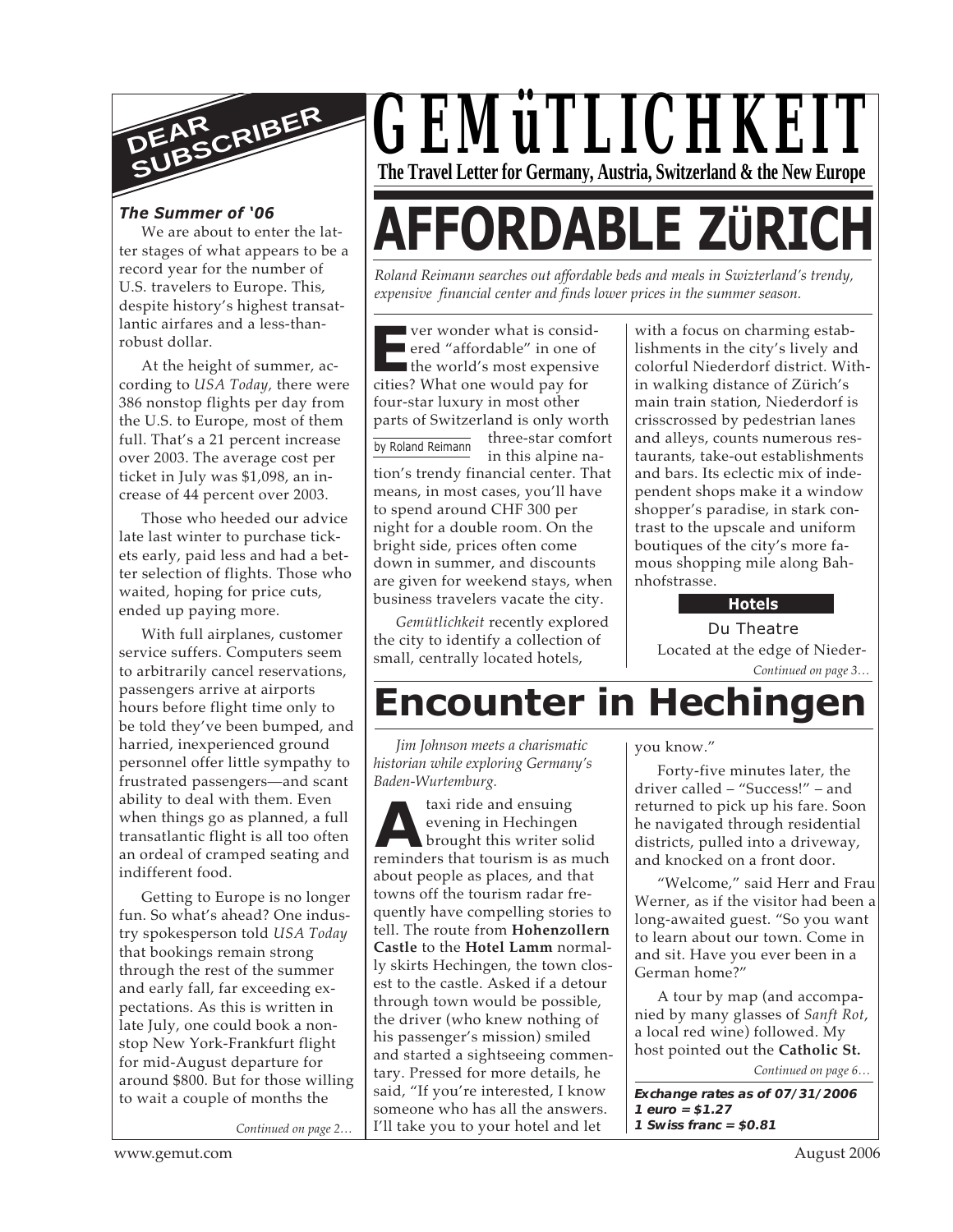#### *DEAR SUBSCRIBER Continued from page 1*

October price is less than \$600.

Want to go next summer? Three words of advice: buy in January.

#### *World Cup: Germany Scores*

Germany played the perfect World Cup host, graciously finishing third and showing a peaceful, fun-loving face to a TV audience of billions. One hopes those images will help dispel some silly but widely-held stereotypes about the country and its residents.

#### *Car Rentals Hold Steady*

The unprecedented number of visitors, including soccer fans, put a strain on the inventories of Europe's car rental companies. After about May 15, vans in Germany were almost impossible to rent. Likewise in France. Vehicles with automatic transmission were also hard to come by. Rates, in general, were a bit lower than in 2005, though several companies raised them during the Cup.

#### *Discount Air Now a Player*

This year, air travel became a viable way of getting around Europe. There are now about 50 small, discount airlines filling European skies, offering fares that range from amazingly low to good value. One must buy online, live with the luggage limitations and some remote airports, but for longer distances air has its advantages.

Europe's railroads responded with complex, airline-style pricing that features non-refundable and non-exchangeable tickets and rewards advance bookings and offpeak travel.

Last year, for example, the least expensive London-Paris rail fare on the Eurostar was \$75. This year, it's \$45. At Europe's major rail stations, one sees large posters touting fares like Vienna-Rome for €29 and Berlin-Paris for €39. Most of these super low rail fares must be purchased in Europe.

#### *Pricey Prague*

Our May issue's attempt to provide readers with a reference point for hotel prices in major European cities seems to have offended the Czech Republic's tourism office in New York. Perhaps you will recall that our index was created using prices in Michelin's *Europe Main Cities Guide*. Prague's six leading three-star hotels, averaging \$392 for a double room, came in second only to London's \$419 per night, and ahead of Paris's \$302. Among major cities, Berlin was last at \$164.

Syndicated travel columnist Ed Perkins cited our numbers in a story that appeared in newspapers throughout the country, including the *Chicago Tribune.* In an e-mail to Mr. Perkins and various Tribune

employees, Katerina Pavlitova, director of CzechTourism USA, said she was "very interested in the methodology of the *Gemütlichkeit* report, and I am sure your readers would also appreciate learning how these figures mentioned therein, painting our capital as an unaffordably expensive city, were arrived at."

In a subsequent e-mail to the Trib (*Gemütlichkeit* was never copied on any of her missives), she questioned not only our process but also our integrity: "I am aware that *Gemütlichkeit* is not published in Germany but in the United States; nonetheless, given that their business is selling travel intelligence pertaining ONLY to German-speaking countries to consumers, I believe that it's reasonable to suspect something of a selfserving bias in their report on 'in-

*Continued on page 8…*

#### **Using Gemütlichkeit**

• Hotel prices listed are for one night. Discounts are often available for longer stays.

• All hotel prices include breakfast unless otherwise noted.

• Local European telephone area codes carry the "0" required for in-country dialing. To phone establishments from outside the country, such as from the USA, do not dial the first "0".

#### **Logging on to Our Website**

Back issues in PDF format from January 1993, except for the most recent 10, are available free to subscribers only at www.gemut.com (click on "Members"). To access the issues, enter the user name and password published in this space each month. The new codes are:

User Name: **qrup** Password: **6289**

**Gemütlichkeit** (ISSN 10431756) is published 10 times each year by UpCountry Publishing, 288 Ridge Road, Ashland OR 97520. TOLL FREE: 1-800/521- 6722 or 541/488-8462, fax: 541/488-8468, e-mail travel@gemut.com. Web site: www.gemut.com. Subscriptions are \$67 per year for 10 issues. While every effort is made to provide correct information, the publishers can make no guarantees regarding accuracy. **POSTMASTER: SEND ADDRESS CHANGES TO:** Gemütlichkeit, 288 Ridge Road., Ashland OR 97520 **Publishers:** Robert H. & Elizabeth S. Bestor **Publishers: Robert H. & Elizabeth S. Bestor Executive Editor:** Nikki Goth Itoi Senior Writer: **Doug Linton, C. Fischer, A. Holling, A. Holling, J. Holling, A. Holling, A. Holling, A. Holling, A. Holling, A. Holling, A. Holling, A. Holling, A. Holling, A. Holling, A. Holling, A. Holling, A. Holling, A** Contributors: Tom Bross, Roland Reimann **Consulting Editor:** Thomas P. Bestor **Online Services:** Kurt Steffans Subscriber Travel Services: Andy Bestor, Laura Riedel Vol. 20, No. 7 **C EMITT IC HIVEIT HOTEL RESTAURANT RATING KEY** August 2006 **Rational Concept 2006 Rating Scale Rating Scale Rating Scale Scale Scale** Excellent 16 - 20 Above Average 12 - 15 Average 8 - 11 Adequate 4 - 7 Unacceptable 0 - 3 **Hotel Rating Criteria** People/Service 30% Location/Setting 15% Guestrooms 30% Public rooms 5% Facilities/Restaurant 20% **Restaurant Criteria** Food 65% Service 20% Atmosphere 15% **Value Rating Scale** Outstanding Value 17 - 20 Very Good Value 12 - 16<br>Average Value 9 - 11 Average Value Below Average Value 5 - 8 A Rip-Off 0 - 4 *GEMüTLICHKEIT* **Special @Designation** By virtue of location, decor, charm, warmth of management, or combination thereof, an especially pleasant establishment.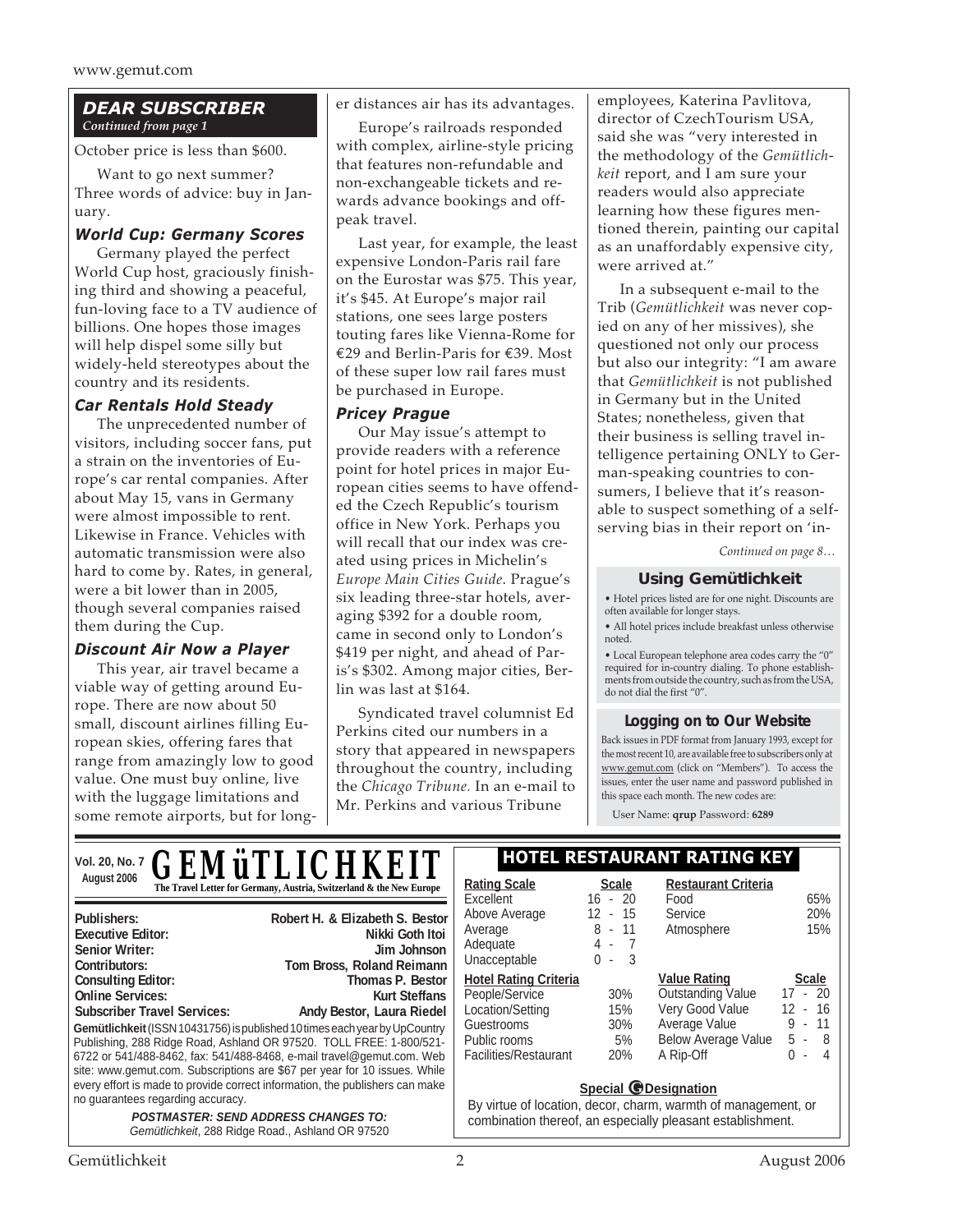dorf, du Theatre underwent a complete makeover in 2000 at the reliable hands of Switzerland's leading hotel architect and interior decorator, Pia Schmid. In addition to its distinctive design, this establishment wins high marks for service and location at an affordable price.

Schmid achieved the aim of conjuring up the theater spirit to pay homage to the old playhouse that used to adjoin the hotel (now a cinema). A glassed-in breakfast room directly above the reception area makes guests feel "on stage." Corridors are lined with small pictures of stage and screen stars, and snapshots of du Theatre performances from the 1950s are immortalized in Plexiglas in each room.

All of the singles and doubles on the first and second floor (no smoking) have flat screens, and if you are bored with the meager English TV fare, ask for an audio book, free of charge. The selection of English books includes works by a wide range of authors from Agatha Christie to John Grisham.

The rooms are bright and modern, yet warm and inviting. The disadvantage is their small size (double rooms measuring between 14 and 19 square meters), but this is where Frau Schmid works wonders. She not only has a flair for design but also knows how to use space creatively.

Large suitcases can be stored without having to trip over them every time you circle the bed, and in the smaller bathrooms, the sinks are just big enough to let you to move about without having to do contortions. Frau Schmid has accomplished this without having to compromise on counter space.

Wireless Internet access is standard in all 50 rooms, as are scales. Ask for one of the rooms on the quieter side of the hotel facing Zähringerstrasse, rather than on busier Seilergraben. A mini-suite on the top floor affords views across Zürich 's rooftops and nearest mountain, Uetliberg.

#### **Zürich Basics**

**Population:** 345,300 **Elevation:** 409 meters/1,342 feet

**Visitor Information:** Zürich Tourismus, in Hauptbahnhof, Bahnhofbrücke 1, www. zurichtourism.ch.

#### **Driving Distances:**

| Berlin      | 853 km 533 miles           |
|-------------|----------------------------|
| <b>Bern</b> | 126 km 79 miles            |
| Frankfurt   | 406 km 254 miles           |
| Geneva      | $279 \text{ km}$ 174 miles |
| Hamburg     | 872 km 545 miles           |
| Interlaken  | 130 km 81 miles            |
| Munich      | 318 km 199 miles           |
| Salzburg    | 457 km 286 miles           |
| Vienna      | 753 km 471 miles           |
| Zermatt     | 349 km 218 miles           |

**Air:** Kloten Airport is one of Europe's most convenient and is easily reached from the city by car and rail. Cab fare from downtown Zürich is about \$40 and takes 20 to 40 minutes, depending on traffic. By rail from the main station the fare is about \$4.50 and the trip takes 10 minutes.

**Public Transport:** The interlocking schedules of buses, trams, and boats mesh with amazing frequency and efficiency. The Zürich Card (about \$12 for 24 hours and \$24 for 72 hours) provides unlimited rides plus entrance to several museums and various discounts.

**Boat Trips:** Cruises on the Zürichsee and the Limmat River depart from the Bürkliplatz dock near the Hotel Baur au Lac.

**Shopping:** The famed Bahnhofstrasse has some of Europe's most elegant and expensive shops, as well several department stores. For authentic handmade Swiss items visit Schweizer Heimatwerk on Rudolf Brun-Brücke.

The hotel has no restaurant but plans to use its stylish breakfast room as a bar or lounge beginning in September this year.

**Daily Rates**: Singles CHF 125–220, doubles CHF 170–260 (breakfast CHF 15 per person supplement) **Contact**: Hotel du Theatre, Seilergraben 69, tel. +41/1/267 26 70, fax 267 26 71, info@hotel-du-theatre.ch, www.hotel-du-theatre.ch **Rating**: QUALITY 15/20, VALUE 14/20

#### Hotel Arlette

This two-star establishment with 30 rooms lives off of its proximity to the station and low price. But I found my welcome at the reception impersonal, bordering on indifferent.

Almost all of the double rooms face the main, busy road, and

guests have to put up with the noise, even if Zürich doesn't suffer from heavily congested roads and the accompanying sound of honking horns and screeching brakes. All rooms are clean and have air conditioning. (The latter is the exception to the rule in mid-range Swiss hotels.)

The garish green wall-to-wall carpeting is a hint that the last renovation probably dates back a couple of decades, if not more. I was told that management is not planning to carry out any renovations in the near future.

A continental breakfast is included in the price. Groups are not accepted.

This place is fine for one night if you arrive late and have to depart early the next morning.

**Daily Rates**: Singles CHF 110–185, doubles CHF 150–250 **Contact**: Hotel Arlette, Stampfenbachstrasse 26, tel. +41/1/252 00 32, fax +41/1/252 09 23, hotel.arlette@bluewin.ch **Rating**: QUALITY 7/20 VALUE 10/20

The following hotels in Niederdorf are located a 10–15 minute walk from main station:

#### Hotel Rössli

Keep your eye on the map and street signs if you have reserved a room at the Rössli. Tucked away down a side alley, this boutique hotel has 22 individually appointed rooms, all recently renovated.

The doubles feel farily spacious, and all have either lightgreen, tinted parquet floors or copper-colored tiles. Large bathrooms are an unexpected perk. Wonderful old sinks and faucets are topped with gigantic mirrors and generous counters. Ask for Number 203 if you want a very big bathroom with corner tub for two and separate shower. Rooms on this side are the quietest, but they also look out onto a wall of the next building.

If you want to splurge and enjoy an exclusive view of the city,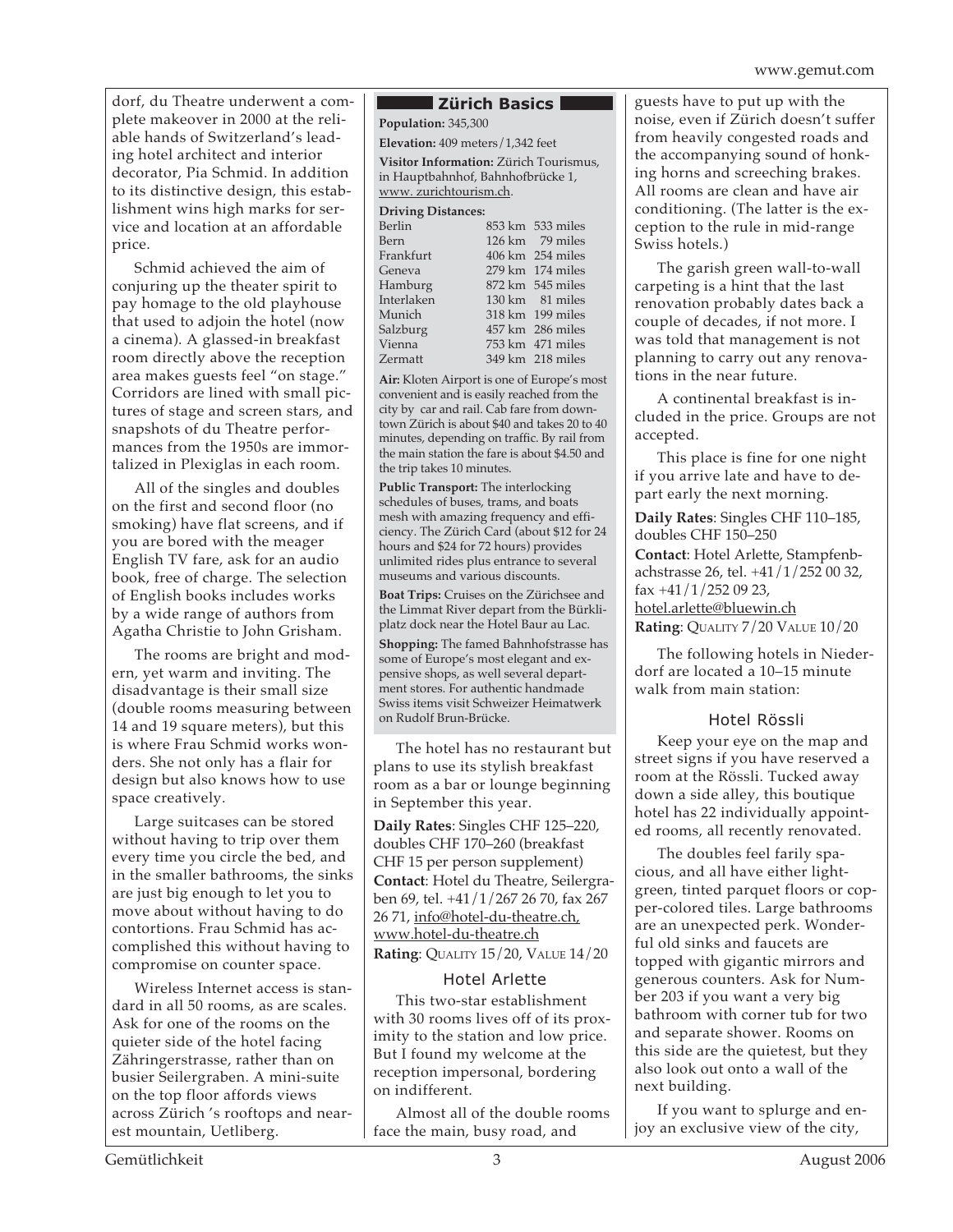ask for the Rössli suite with the rooftop terrace. With the press of a button, a hideaway staircase folds down and leads up to the private outdoor space.

The Rössli offers wireless Internet access free of charge.

**Daily Rates**: Singles CHF 200–220, doubles CHF 270–300, suite CHF 410 **Contact**: Hotel Rössli, Rössligasse 7, tel. +41/1/256 70 50, fax 256 70 51, reception@hotelroessli.ch, www.hotelroessli.ch **Rating**: QUALITY 13/20, VALUE 10/20

#### Hotel Adler

Situated on picturesque Hirschenplatz in the heart of Niederdorf, this is a three-star hotel with five-star welcome and service. Apparently, the word is out, as the hotel has an occupancy rate of 90 percent. If you want to stay here, book early.

The Adler's management team, led by the gracious Hans Peter Kaiser, isn't resting on its laurels. Its recently completed upgrade of all 52 rooms is the second renovation in the past decade.

All rooms are cheery, with flat TV screens to save space, and management has a policy of not overcharging for the small things, such as phone calls or drinks and snacks from the minibar.

The minibar is cooled solely by a couple of ice packs, saving on energy and the aggravating hum from the motor of a standard refrigeration system. Wireless Internet access is available in all rooms.

If you want a view, go for one facing the leafy Rosenhof Square, with its lively outdoor restaurant and café patios.

Breakfast is served in the hotel's own restaurant, the popular **Swiss Chuchi** (see restaurants below).

Don't miss the old kitchen cupboard nailed to the wall in the reception. Try pronouncing the Swiss-German name for it: *Chuchichäschtli*. It's a guaranteed conversation starter.

**Daily Rates**: Singles CHF 140–200, doubles CHF 190–270 **Contact**: Hotel Adler, Rosengasse 10, tel. +41/1/266 96 96, fax 266 96 69, info@hotel–adler.ch, www.hoteladler.ch

**Rating**: QUALITY 17/20, VALUE 16/20

#### Hotel Franziskaner

This three-star establishment is just a few doors up from the Adler. Most rooms were renovated two years ago, and the rest should be completed by the end of summer. Doubles are spacious for this hotel category in Zürich, with room for a sofa and coffee table. All 19 rooms look out onto either a courtyard or pedestrian square.

As part of the renovation, the reception will be moved from the first to the ground floor, making way for six new rooms. Like the Rössli, there is an upper room with a rooftop terrace.

The owners also run the **Hotel Altstadt** a little further up Niederdorf. Wireless Internet access is offered at a flat rate of CHF 7, no matter the length of stay.

**Daily Rates**: Singles CHF 170–250, doubles CHF 250–270, rooftop room CHF 290 (single or double) **Contact**: Hotel Franziskanner, Niederdorferstr. 1, tel. +41/44/250 53 00, fax 250 53 01, service@hotelfranziskaner.ch, www.hotelfranziskaner.ch

**Rating**: QUALITY 13/20, VALUE 12/20

Seegarten Hotel A 15-minute tram ride from the train station, the Seefeld district of the city begins just beyond Bellevueplatz, on the north shore of the lake. This is an ideal location for travelers wishing to be close to the water in summer, since the Seegarten is only a couple of minutes from the Uto Quai lakeshore promenade and Uto Quai Bath, one of the city's hot spots for sunbathing and lake swimming lake.

Each of the Seegarten's 28 rooms is lovingly furnished, in some cases with rattan chairs and tables, and decorated in cheery

colors with parquet floors.

The "medium" rooms have the advantage of facing a quiet courtyard and are the least expensive, but have small double beds. The more spacious "large" rooms face a side street and are relatively soundproof, except on hot summer nights when you have to open the window for lack of air conditioning. But loud they are not: the side street is closed to traffic after hours. Half of the rooms are fitted with bathtubs, and the rest have showers.

Wide corridors are a nice touch, giving this hotel an aristocratic feel. The walls are lined with old Swiss tourism posters—reportedly all originals.

The friendly Seegarten has wireless Internet in all rooms and free Internet stations on two floors.

Breakfast is served in **Latino**, the hotel's trendy Italian restaurant. Its food and ambience have received a number of favorable reviews in the local press.

**Daily Rates**: Singles CHF 179-229, doubles CHF 269–289 **Contact**: Hotel Seegarten, Seegartenstrasse 14, tel. +41/44/388 37 37, fax 383 37 38, contact@hotelseegarten.ch, www.hotelseegarten.ch. Proprietor: Peter Berkemer **Rating**: QUALITY 16/20, VALUE 14/20

#### **Restaurants**

A compact city with a population of just 350,000, Zürich 's 2,000 restaurants and bars mean you never have to walk far to still your hunger or quench your thirst. The following list of restaurants not do justice to the variety and wonderful eclectic mix of what the city has to offer, but provides a taste of how traditional, touristy, or nouveau dining in Zürich can be.

#### Hiltl

Meat eaters love this popular diner near Bahnhofstrasse, even though it is strictly vegetarian. You see everyone here: office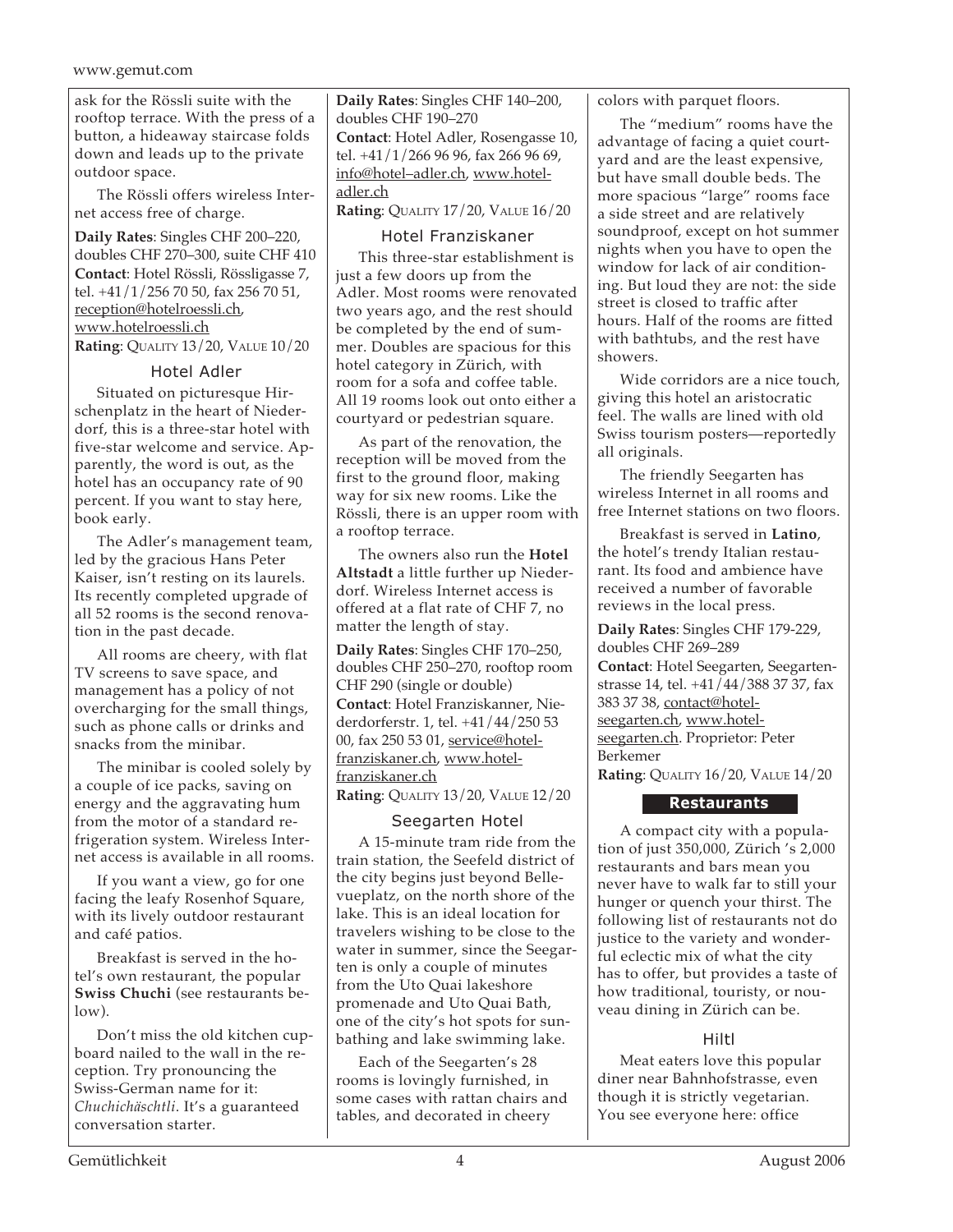clerks looking for tasty, healthy, and quick meals, as well as Swiss bankers and politicians.

This summer Hiltl's temporary quarters are the former Swiss stock exchange building near Paradeplatz. (Its original location will reopen for business in late fall 2006 after completion of a major renovation.)

What has been Hiltl's key to success since it first opened in 1898 as Europe's first vegetarian restaurant? Food for every palate and budget, and when you can't make up your mind, a buffet with 40 different hot and cold dishes representing Swiss and international cuisine.

Like most patrons, I chose the latter (pay by weight: CHF 3.90 per 100g), piling my plate with fried Jalapeno peppers stuffed with sour cream, olives smothered in a chili sauce, Chinese asparagus, Brussels sprouts in a light cream, guacamole, egg plant caviar, falafel and tahina. All was washed down with a spicy mango fruit juice and readily available tap water (an unusual find in Switzerland). The bill came to CHF 23.85. A hot seller is the Hiltl cookbook, also available in English.

When the restaurant moves back to Sihlstrasse, it will be open from 6am to 3am, with a breakfast buffet until 10:30am with lunch after that, and a fine dining section with pricier dishes to compliment its reputation for quick and relaxed service.

Hiltl is also co-owner of the **Tibits** chain of extremely popular self-service vegetarian diners in Zürich (Seefeld district), Bern (main train station), and Winterthur. This is fast food, the healthy Swiss way.

**Contact**: Restaurant Hiltl, Sihlstrasse 28, tel. +41/44/227 70 00, info@hiltl.ch, www.hiltl.ch, Tibits, Seefeldstrasse 2, tel. +41/44 260 32 22, info@tibits.ch, www.tibits.ch

**Rating**: QUALITY 15/20, VALUE 16/20

#### Swiss Chuchi

When in Switzerland….do as the Swiss do. And yes, the Swiss do eat fondue and raclette. So if you must indulge, the Swiss Chuchi (kitchen) in the Hotel Adler is just the place, although your table neighbors are more likely to be American than Swiss.

If you thought fondue was limited to a simple blend of cheese, wine, and garlic, think again. The Chuchi chefs serve up 10 different varieties—adding pear brandy and pear, or ham and mushrooms, and one with the unusual combination of green pepper and mustard. The fondues go for CHF 24.50–29.50 per person.

Order raclette and you'll be asked if you want it with rabbit filet, mini veal sausages, farmer's ham, or pork escalope. These dishes range in price from CHF 23.50– 34.50 per person. Also popular are meat fondues (*bourgignone*).

I chose the tender, well-cooked braised beef grandmother's style (CHF 24.50) and my companion ordered the *Züricher Geschnetzeltes* (pieces of fried veal served in creamy sauce) for CHF 33.50. The beef was topped with croutons, glazed baby onions, and bacon, and I eagerly soaked up the tasty gravy with slices of fresh, dark bread. The broccoli and carrots on the side were fresh. This definitely was just as good if not better than a home-cooked meal.

The *geschnetzeltes* came with homemade *rösti,* light brown and crisp, and the veal sauce had just the right hint of sweetness.

For dessert, we tried the apple juice cream—Emmental style for CHF 8.50. It was a sweet and sour combination that was tangy and light, which was all we could handle after the rich Swiss dishes.

The only thing not to our taste was the Swiss folk music playing in the background.

This restaurant is not offcially nonsmoking, but the practice is frowned upon and ashtrays are not placed on the tables in order to

make the point. We did not see anyone light up during our meal.

**Contact**: Swiss Chuchi, Rosengasse 10, tel. +41/1/266 96 96, fax 266 96 69, info@hotel-adler.ch, www.hotel-adler.ch

**Rating**: QUALITY 17/20, VALUE 15/20

#### Oepfelchammer

What was Zürich like 200 years ago when it began to develop into the city it is today? It's easy to find out. Just reserve a seat in the Weinstube room of the Oepfelchammer (apple chamber). The Niederdorf building housing the restaurant dates back to 1352, and the Weinstube (wine tavern) part has remained virtually unchanged since 1801.

I was a bit hesitant to take a seat in this low-ceilinged, crooked room. Every inch of the long, blackened wooden tables, walls, and ceiling beams is scarred with graffiti, as if the owners had abandoned it to a demolition crew. But that is its unusual charm, and why it attracts casual Zürich students, businessmen in neatly-pressed suits, and the odd tourist.

#### **Key Websites for the Traveler**

**• www.gemut.com** Gateway site for travelers to Germanic Europe, including car rental, rail passes, hotel bookings, traveler feedback, travel tips, and past issues (free access to back issues for subscribers; see log-on info on page 2).

**• www.viamichelin.com** The Michelin database of hotels and restaurants, plus great interactive trip planning tools

**• www.travelessentials.com** Guidebooks, maps, travel accessories, luggage, all at 10 percent off for subscribers. Use discount code gemut2006.

**• www.webflyer.com** Informative frequent-flyer forums make this a must for air travelers

**• bahn.hafas.de/bin/query.exe/en** German rail website, with train schedules throughout Europe, as well as Germany

**• www.sbb.ch/index\_e.htm** Swiss and European rail schedules

**• www.ski-europe.com** Top Web resource for skiers with much data on Alpine resorts

**• www.myswitzerland.com** Website of Switzerland's national tourist authority

**• www.germany-tourism.de** Germany's national tourist authority

**• www.austria.info/us** Austria's national tourist authority

**• www.historicgermany.com** Website for an alliance of historic German cities

**• www.thetravelinsider.info** Info on electronic devices used by travelers — cell phones, computers, etc.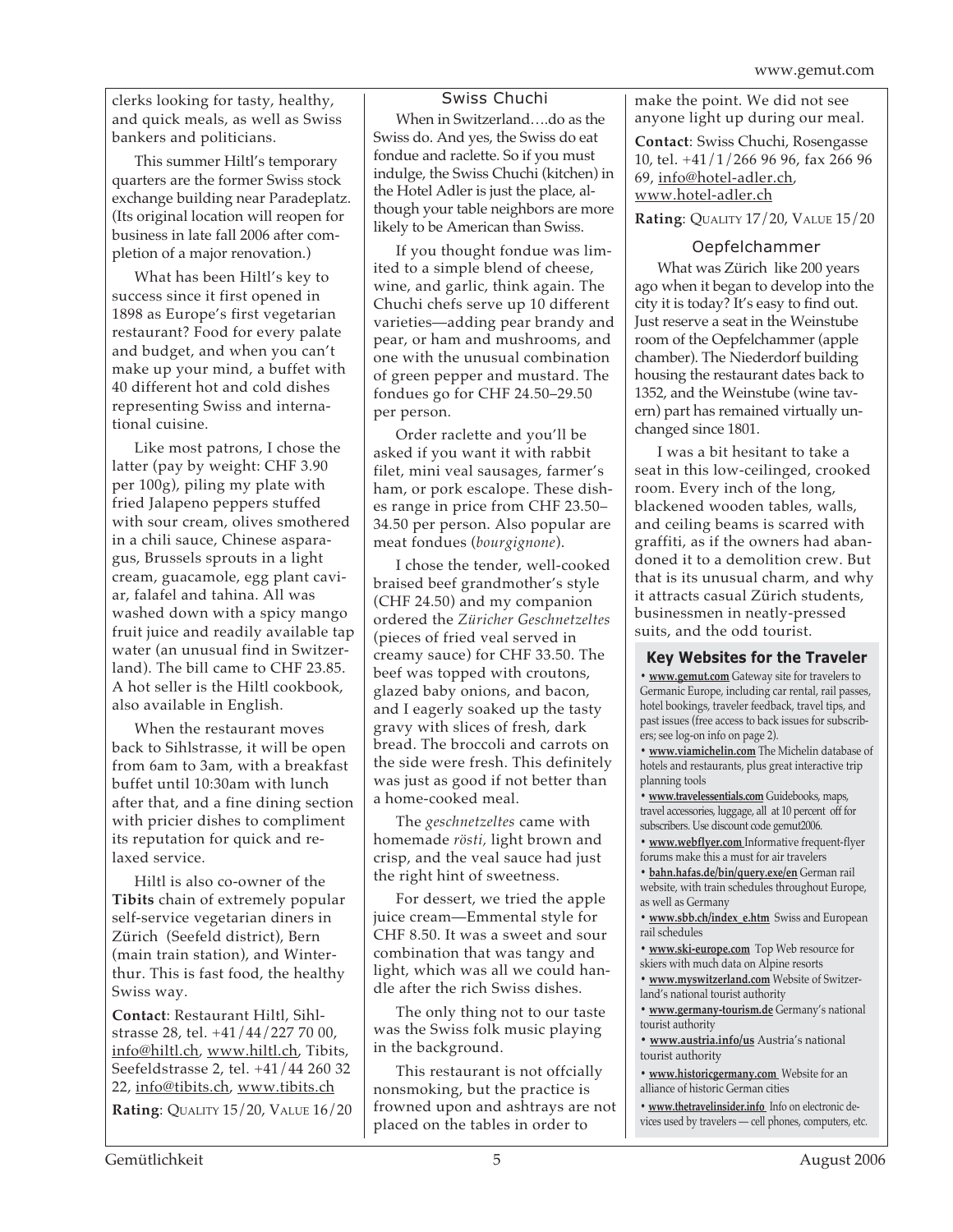#### www.gemut.com

The names carved into the wood are from patrons who over the years have succeeded in pulling themselves up onto the lowest beam, climbing through the tight space underneath the ceiling and drinking a glass of wine while hanging upside down.

The tavern was the haunt of the famous 19th century Swiss writer, Gottfried Keller, who is honored in pictures on the walls, but it was the drinking rite initiated by a German literature professor and his students in the first half of the 20<sup>th</sup> century that immortalized it.

There is room for 50 guests squeezed cheek to jowl on long benches. If you want to rub shoulders with the locals, you've come to the right place. If someone needs to get up, they are asked not to bother their neighbors, but simply to climb over the table. This is just one of many peculiar house rules. (I did not get the impression from my visit, or talking to other patrons, that the atmosphere ever descends into rowdiness.)

The owners respect the Weinstube's past, when its license permitted only wine to be served. In the evening, you can order wine or drinks made from grapes, including port wine and grape juice, but not stronger distilled beverages such as grappa.

With so much ambience, ordering food became a bit of an afterthought. The fare turned out to be as hearty as the history – the pickings unpretentious, and the portions generous if not cheap.

A fine starter was bread soup laced with pumpkin seed oil for CHF 11, followed by vegetarian capons—a traditional dish with diced vegetables replacing the air-dried beef inside a *spätzli* dough wrapped in a chard leaf (CHF 31). It was served with a carrot leek sauce. Best of all, however, was the classic homemade meatloaf bathed in a morel sauce with vegetables for CHF 38.

Lunch and dinner are also served in the Oepfelchammer's other

two historic yet more formal rooms. The food comes at the same price, so it is a good option for a candle-light dinner for two before crowding into the Weinstube for a glass of wine and a lot of local flavor.

The bad news: This restaurant is closed during the height of summer, from mid-July to mid-August.

**Contact**: Restaurant Oepfelchammer, Rindermarkt 12, tel. +41/44/ 251 23 36, fax 262 75 33, www.oepfelchammer.ch

**Rating**: QUALITY 16/20, VALUE 13/20

#### Zeughauskeller

Immensely popular with both locals and tourists, this centrallylocated Zürich institution has been around since 1487. It is a single, huge, impressive room under massive beams supported by stone pillars, overlooked by a giant clock, with ancient weaponry hanging from the walls. The large, wooden tables are shared and the adroit servers have little time to chat as they glide through the chaos bearing heavy plates of delicious, farm-style food that goes down best with the Hürlimann vom fass. In addition to the usual calves liver, *Schnitzel*, and *Geschnetzeltes* Zürich-style (sliced veal with mushrooms in a cream sauce), there are half-meter and onemeter pan-fried sausages, *Kanonenputzer*, and an extraordinary presentation of one long, thin slice of roasted meat skewered onto a three-foot sword. Main courses are in the CHF 25-35 range. Draught beer is \$3 to \$4.

**Contact:** Zeughauskeller Zürich, Bahnhofstrasse 28a, at Paradeplatz , tel. +41/01/211 2690

**Rating**: QUALITY 16/20, VALUE 14/20

#### Rheinfelder Bierhaus

Cheap meals and good beer in an authentic setting can be found at this longtime *Gemütichkeit* favorite along the pedestrian-only walkway that winds through the old town. As the years have rolled by the Rheinfelder never seems to change, always just a bit seedy to the point that some fastidious readers may fear to tread. But not dirty; note the fresh, clean

bathrooms. Still, the place is pretty funky; its walls are decorated with signs showing the prices of various dishes, a TV flickers, and you will have to deal with cigarette smoke. Booths, tables and chairs are plain wood and the floor is a rough tile.

The Rheinfelder is full of regulars—some of them a bit worse for wear—which adds to its charm. Basic dishes such as half a chicken, *Schnitzel Paniert* (pan fried veal), and *Schwein Kotelette* (pork chops), are all in the CHF 10-13 range. Half a liter of Cardinal beer is CHF 4.

**Contact:** Rheinfelder Bierhaus, Marktgasse 19, tel. +41/44/251 2991 **Rating**: QUALITY 10/20, VALUE 17/20

#### *Quick First Impressions*

Globus at Bellevueplatz

This self-service restaurant inside the upscale Globus department store is stylish. Hot international cuisine is the name of the game here—everything from Asian noodles to sushi and Spanish tapas.

#### Sprüngli Tearoom

Benefiting from the reputation of the company's chocolate confectionary on the ground floor, this tourist trap on Bahnhofstrasse at Paradeplatz is always busy. A cup of coffee for CHF 4.60 may be normal for this part of town, but customers expecting attentive service for that price will be disappointed. $\overline{\mathbf{M}}$ 

#### *HECHINGEN Continued from page 1*

**Jakobus** ("pure classicistic style"); the Renaissance **St. Luzen** ("from outside it's nothing, but inside it's a treasure"); how the first synagogue was built in 1564 and, by 1842, 25 percent of the population was Jewish and a major driver of the local economy; how that number dropped to 2 percent by 1933; and how the second synagogue, built in 1767, was destroyed in 1938, and the remaining Jews were "deported."

Sensing a curious audience, Herr Werner asked, "Are you in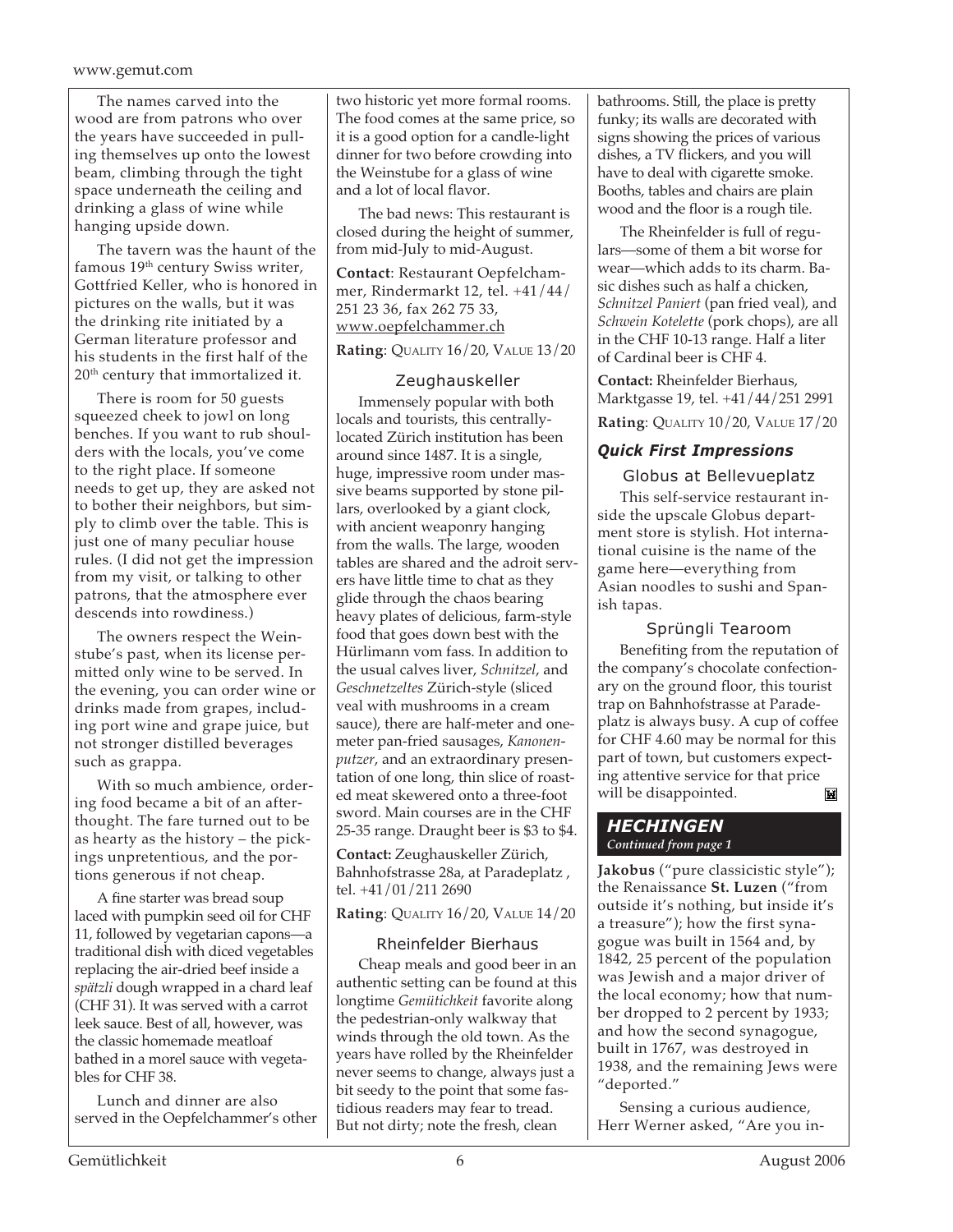terested in our Jewish history?"

Herr Werner, it turned out, had made the town's extensive Jewish history his passion. A former schoolmaster, he has devoted years to researching the subject through the centuries. (His wife is now a city guide.) He compiled an extensive volume of every known Jewish resident of Hechingen since 1800 including the  $19<sup>th</sup>$ -century rabbi Dr. Samuel Mayer, Elsa Einstein (Albert's second wife), and Dr. Ernst Rosenfeld, who was hidden in a small storage room at Schlossstrasse 1 from November 1943 until the arrival of the French on April 25, 1945. He published a guidebook about "Jewish Hechingen." Today, nearly 80 percent of visitors to town come to visit the synagogue, rebuilt in 1983.

Three hours passed quickly. "I'd better call your ride before it gets too late for you," Herr Werner said.

"Na und?," said the driver. "How was it?"

As the taxi approached the hotel, the driver noticed an emerging wallet. "Nein!" he said. "This isn't business. This is because I love my town."

*(Taxi Höpfel can be reached at +49/07471/6900. Contact the Werners through the Hechingen Tourist Office, Kirchplatz 12, 72379 Hechingen, tel. +49/(0)7471/940-211, fax 940-210, tourist-info@hechingen.de, www.hechingen.de. )*  $\mathbf{M}$ 

**News/Deals**

■ **Roman Trier:** The Trier tourist office is advertising two good deals this month: First, three days at **Karlsmühle Hotel-Restaurant & Winery,** including two overnight stays in a double room and a four-course candlelight dinner, accompanied by a bottle of Riesling from the hotel's first-class winery. Price per person: €99. Contact: www.karlsmuehle.de, info@karlsmuehle.de, tel. +49/651/5123

Second, feast on varied theme buffets in the **Trier Park Plaza Hotel** on Friday evenings this summer. The menu traces a culinary jour-

### **GENEVA STOPOVER: HOTEL BEL 'ESPERANCE**

Arriving by plane from Amsterdam for a short stay in the Swiss Alps, we found ourselves with a night to pass in Geneva. The plan was to catch a train to Bivio early the next morning, so we booked a night at the always reliable Hotel Bel 'Esperance.

Run by the Salvation Army, this hotel is a basic, no-frills establishment, but you can't beat the price: We paid CHF 150 for a double room during the month of May.

It was after 10pm by the time we reached the hotel, and we found a key waiting for us at the desk. Our small and basic room on the third floor (Number 315) had a small window with an air conditioning unit perched above it, a double bed, and small TV anchored high in a corner of the room. The bathroom was clean, with florescent lighting and a corner shower stall, small sink, and thin towels. The room came with direct-dial phone and free Internet access, which we promptly tested out.

As soon as we were settled, we wandered out to find some latenight eats. A few minutes' walk up

ney through the cuisine of different countries for €18.50 per person. Make reservations at tel. +49/ 651/99930.

■ **Rest Your Head in a Yurt:** You don't have to be an adventure traveler to enjoy the new Mongolian yurts atop Switzerland's Rochersde-Naye. Perched at the edge of a cliff, 2,000 meters high, each of seven new yurts has eight beds and a shared bath in a separate building. The overnight experience is decidedly unique and the views are unrivaled. Offered through the Swiss Goldenpass Services organization, an introductory 2006 package includes rental for CHF 240 plus CHF 40 per person for the trip by cogwheel railway, as well as an evening Rue de la Vallée, we discovered a hilltop plaza with several outdoor cafes and ordered a pastry and gelato, just as the last café was shutting down for the evening.

Had we stayed long enough to find out, noise from the hotel's hallway might have disturbed us, but as it was we had time barely to shower, eat, and sleep, and then head straight to the train station the next morning. The Bel 'Esperance is conveniently located a short walk or tram ride away from the train station, making inner city transportation a breeze.

For travelers needing a quick stopover in Geneva without spending a fortune, the Hotel Bel 'Esperance delivers quality at an exceptional value.

**Contact:** Rue de la Vallée 1, 1204 Geneva, tel. 022 818 37 37, fax +41/022/8183773, belesp2swi.salvationarmy.org, www.hotel-bel-esperance.ch

**Daily Rates:** CHF 150 **Rating:** QUALITY 12/20, VALUE 15/20

*—Nikki Goth Itoi*

meal and breakfast. Visit www.mob.ch/GPS/produits/ yourtes.asp for details.

■ **Above the Treetops:** A new adventure park has opened at Signal de Bougy, where adults and children alike can test their skills in seven rope courses some 15 meters above the ground. **Parc Adventure Signal de Bougy** is located between Geneva and Lausanne, and the adult entrance fee is €36. Visit www.parc-aventure.ch.

■ **Eurail Bonuses:** Holders of any Eurail pass that includes Germany ride free on the S-Bahn system of all major cities except Berlin where the passes are valid only on routes shared by S-Bahn and DB (Deutsche Bahn).M